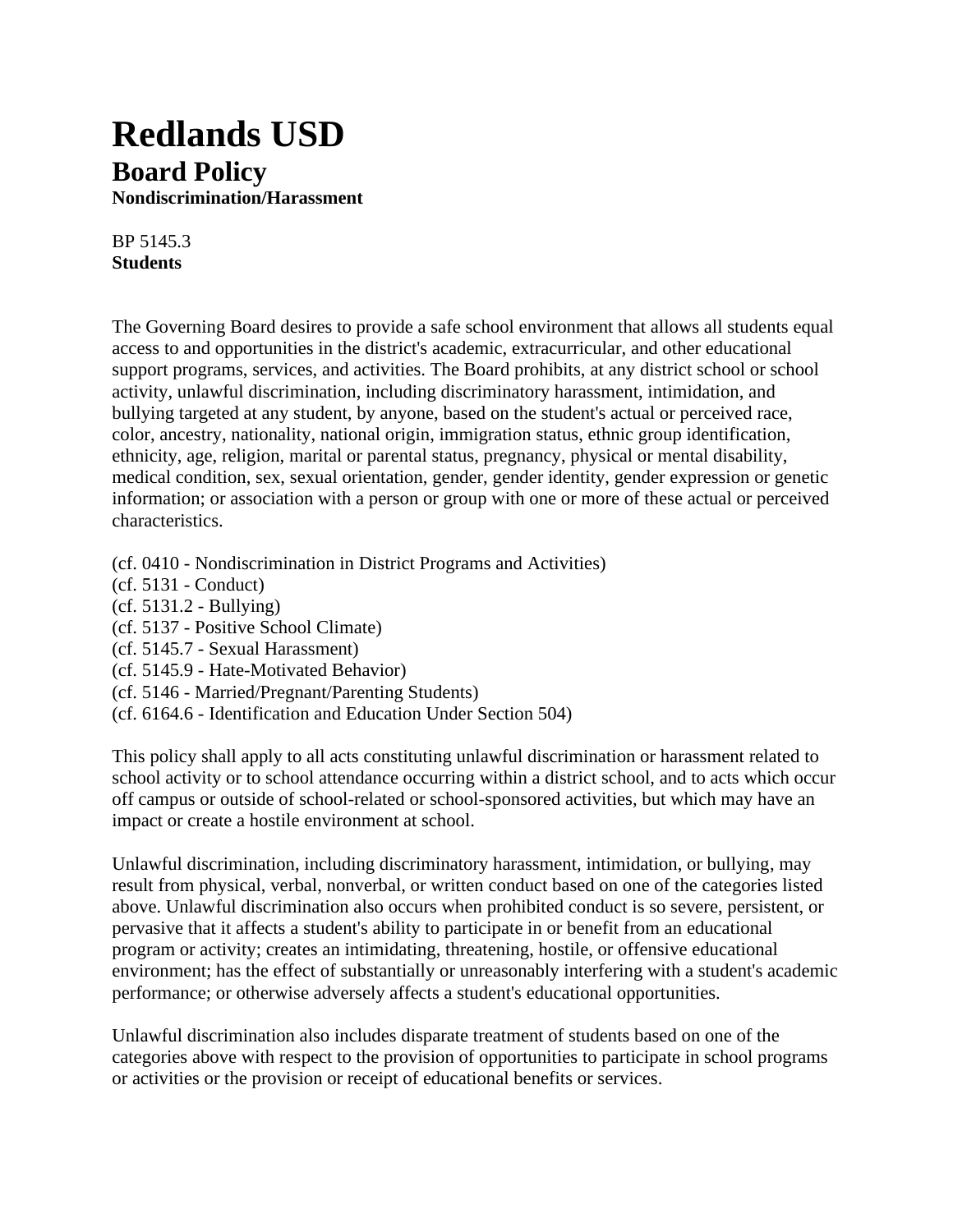The Board also prohibits any form of retaliation against any individual who reports or participates in the reporting of unlawful discrimination, files or participates in the filing of a complaint, or investigates or participates in the investigation of a complaint or report alleging unlawful discrimination. Retaliation complaints shall be investigated and resolved in the same manner as a discrimination complaint.

The Superintendent or designee shall facilitate students' access to the educational program by publicizing the district's nondiscrimination policy and related complaint procedures to students, parents/guardians, and employees. In addition, the Superintendent or designee shall post the district's policies prohibiting discrimination, harassment, intimidation, and bullying and other required information on the district's web site in a manner that is easily accessible to parents/guardians and students, in accordance with law and the accompanying administrative regulation.

The Superintendent or designee shall provide training and/or information on the scope and use of the policy and complaint procedures and take other measures designed to increase the school community's understanding of the requirements of law related to discrimination. The Superintendent or designee shall regularly review the implementation of the district's nondiscrimination policies and practices and, as necessary, shall take action to remove any identified barrier to student access to or participation in the district's educational program. The Superintendent or designee shall report the findings and recommendations to the Board after each review.

(cf. 1312.3 - Uniform Complaint Procedures)

- (cf. 1330 Use of Facilities)
- (cf. 4131/4231/4331 Staff Development)
- (cf. 6145 Extracurricular and Cocurricular Activities)
- (cf. 6145.2 Athletic Competition)
- (cf. 6164.2 Guidance/Counseling Services)

Regardless of whether a complainant complies with the writing, timeline, and/or other formal filing requirements, all complaints alleging unlawful discrimination, including discriminatory harassment, intimidation, or bullying, shall be investigated and prompt action taken to stop the discrimination, prevent recurrence, and address any continuing effect on students.

Students who engage in unlawful discrimination, including discriminatory harassment, intimidation, bullying, or retaliation, in violation of law, Board policy, or administrative regulation, shall be subject to appropriate consequence or discipline, which may include suspension or expulsion when the behavior is severe or pervasive as defined in Education Code 48900.4. School personnel shall take immediate steps to intervene, when safe to do so, whenever site personnel witness an act of discrimination, harassment, intimidation, or bullying. Any employee who permits or engages in prohibited discrimination, including discriminatory harassment, intimidation, bullying, or retaliation, shall be subject to disciplinary action, up to and including dismissal.

(cf. 4118 - Suspension/Disciplinary Action)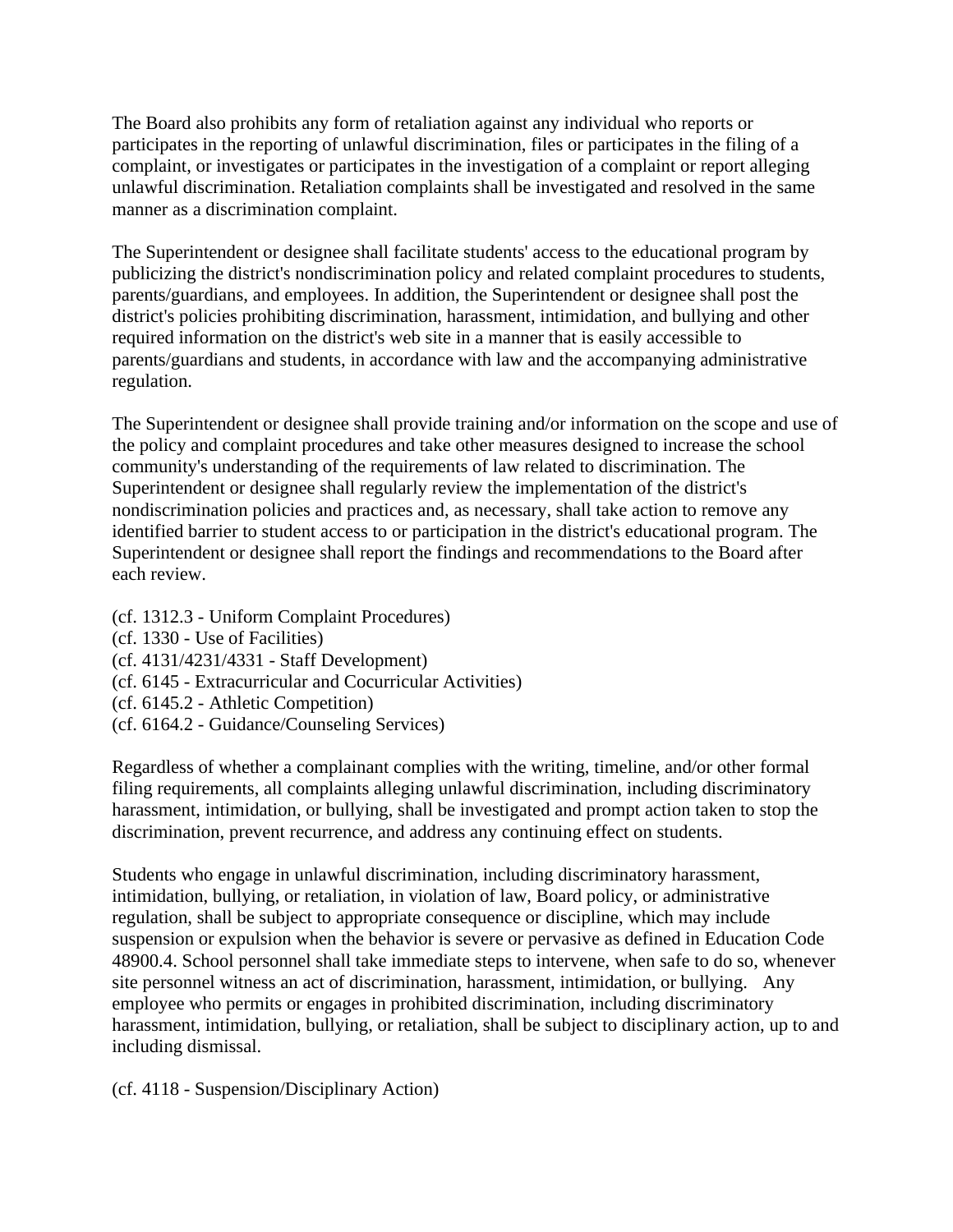- (cf. 4119.21/4219.21/4319.21 Professional Standards)
- (cf. 4218 Dismissal/Suspension/Disciplinary Action)
- (cf. 5144 Discipline)
- (cf. 5144.1 Suspension and Expulsion/Due Process)
- (cf. 5144.2 Suspension and Expulsion/Due Process (Students with Disabilities))
- (cf. 5145.2 Freedom of Speech/Expression)

## Record-Keeping

The Superintendent or designee shall maintain a record of all reported cases of unlawful discrimination, including discriminatory harassment, intimidation, or bullying, to enable the district to monitor, address, and prevent repetitive prohibited behavior in district schools.

(cf. 3580 - District Records)

Legal Reference: EDUCATION CODE 200-262.4 Prohibition of discrimination 48900.3 Suspension or expulsion for act of hate violence 48900.4 Suspension or expulsion for threats or harassment 48904 Liability of parent/guardian for willful student misconduct 48907 Student exercise of free expression 48950 Freedom of speech 48985 Translation of notices 49020-49023 Athletic programs 49060-49079 Student records 51500 Prohibited instruction or activity 51501 Prohibited means of instruction 60044 Prohibited instructional materials CIVIL CODE 1714.1 Liability of parents/guardians for willful misconduct of minor GOVERNMENT CODE 11135 Nondiscrimination in programs or activities funded by state PENAL CODE 422.55 Definition of hate crime 422.6 Crimes, harassment CODE OF REGULATIONS, TITLE 5 432 Student record 4600 Uniform complaint procedures 4900-4965 Nondiscrimination in elementary and secondary education programs UNITED STATES CODE, TITLE 20 1681-1688 Title IX of the Education Amendments of 1972 UNITED STATES CODE, TITLE 29 794 Section 504 of Rehabilitation Act of 1973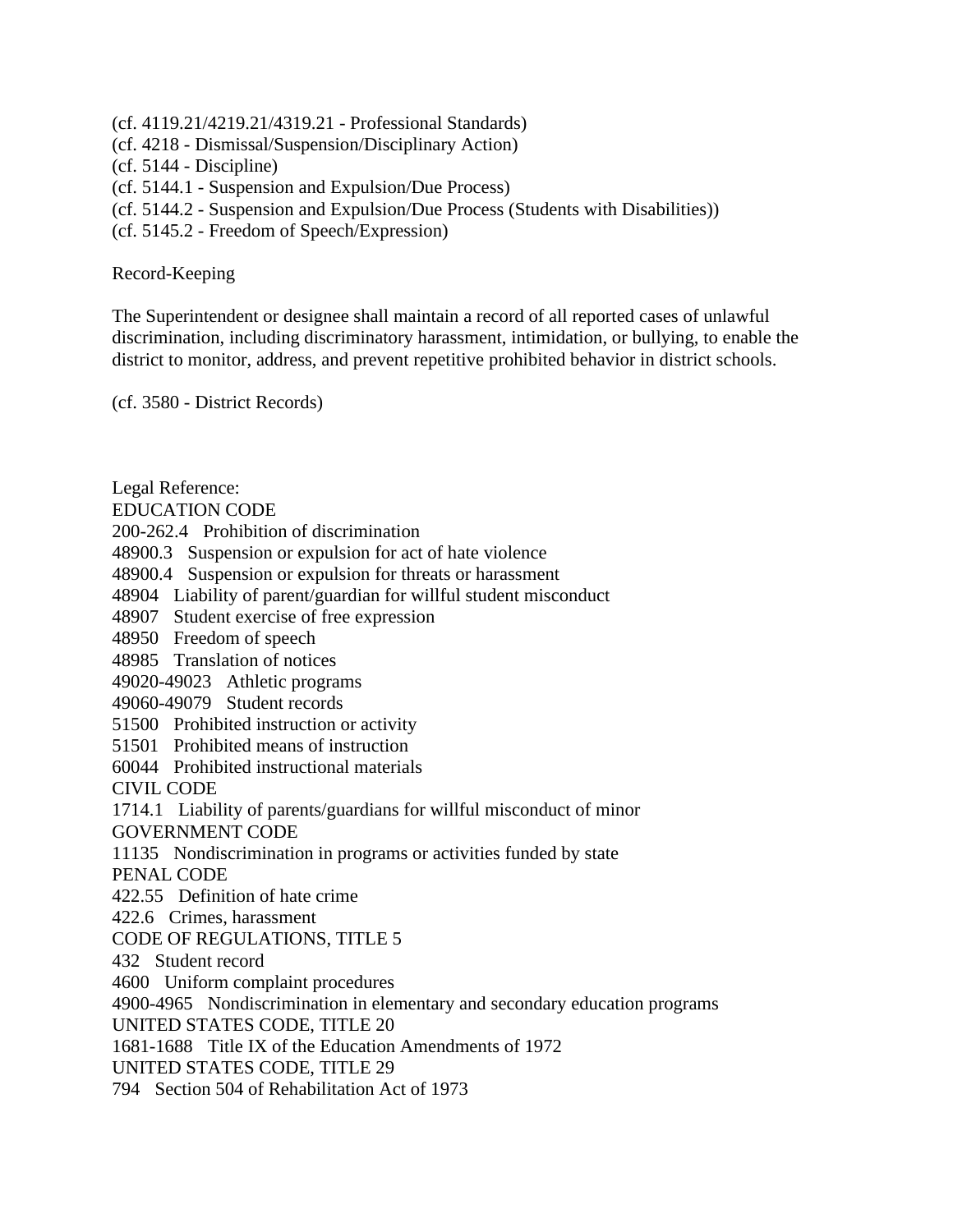UNITED STATES CODE, TITLE 42

2000d-2000e-17 Title VI and Title VII Civil Rights Act of 1964, as amended

2000h-2-2000h-6 Title IX of the Civil Rights Act of 1964

6101-6107 Age Discrimination Act of 1975

12101-12213 Title II equal opportunity for individuals with disabilities

CODE OF FEDERAL REGULATIONS, TITLE 28

35.107 Nondiscrimination on basis of disability; complaints

CODE OF FEDERAL REGULATIONS, TITLE 34

99.31 Disclosure of personally identifiable information

- 100.3 Prohibition of discrimination on basis of race, color or national origin
- 104.7 Designation of responsible employee for Section 504
- 104.8 Notice

106.8 Designation of responsible employee for Title IX

106.9 Notification of nondiscrimination on basis of sex

110.25 Prohibition of discrimination based on age

COURT DECISIONS

Donovan v. Poway Unified School District, (2008) 167 Cal.App.4th 567

Flores v. Morgan Hill Unified School District, (2003) 324 F.3d 1130

Management Resources:

CSBA PUBLICATIONS

Updated Legal Guidance: Protecting Transgender and Gender Nonconforming Students Against Sex Discrimination, March 2017

CALIFORNIA OFFICE OF THE ATTORNEY GENERAL PUBLICATIONS

Promoting a Safe and Secure Learning Environment for All: Guidance and Model Policies to Assist California's K-12 Schools in Responding to Immigration Issues, April 2018

FIRST AMENDMENT CENTER PUBLICATIONS

Public Schools and Sexual Orientation: A First Amendment Framework for Finding Common Ground, 2006

U.S. DEPARTMENT OF EDUCATION, OFFICE FOR CIVIL RIGHTS PUBLICATIONS Examples of Policies and Emerging Practices for Supporting Transgender Students, May 2016 Dear Colleague Letter: Title IX Coordinators, April 2015

Resolution Agreement Between the Arcadia Unified School District, U.S. Department of Education, Office for Civil Rights, and the U.S. Department of Justice, Civil Rights Division, (2013) OCR 09-12-1020, DOJ 169-12C-70

Dear Colleague Letter: Harassment and Bullying, October 2010

Notice of Non-Discrimination, Fact Sheet, August 2010

U.S. DEPARTMENT OF HEALTH AND HUMAN SERVICES PUBLICATIONS

Guidance to Federal Financial Assistance Recipients Regarding Title VI Prohibition Against National Origin Discrimination Affecting Limited English Proficient Persons, August 2003 WEB SITES

CSBA: http://www.csba.org

California Department of Education: http://www.cde.ca.gov

California Office of the Attorney General: http://oag.ca.gov

California Safe Schools Coalition: http://www.casafeschools.org

First Amendment Center: http://www.firstamendmentcenter.org